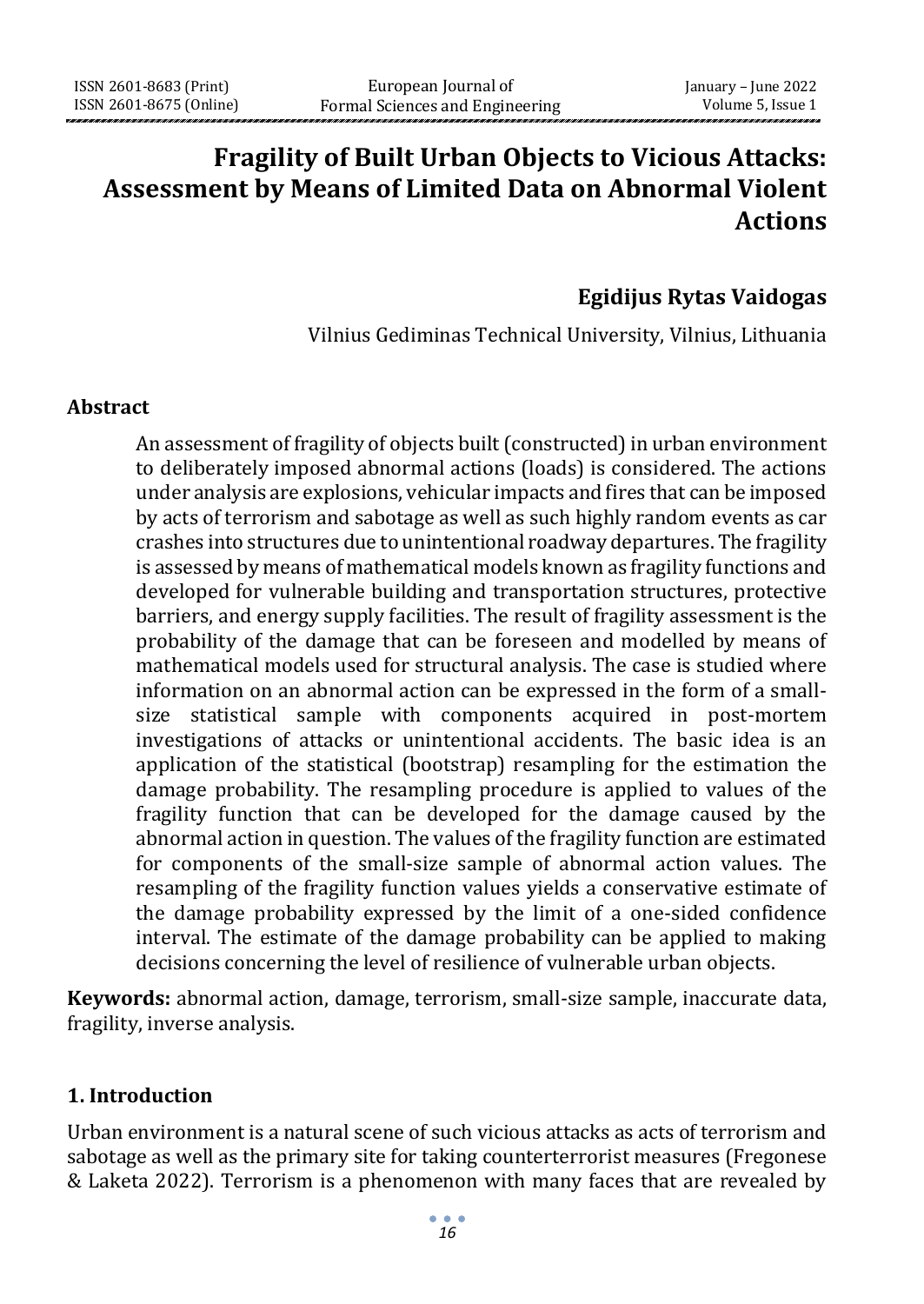| ISSN 2601-8683 (Print)  | European Journal of             | January – June 2022 |
|-------------------------|---------------------------------|---------------------|
| ISSN 2601-8675 (Online) | Formal Sciences and Engineering | Volume 5, Issue 1   |

classifications of violent incidents (Erickson, 1999; Purpura, 2019). For a long time, a variety of immovable objects built in urban environment has been the target of terrorist assaults called the physical incidents (Young, 2015). This study deals with physical terrorism threatening build urban objects. The acts of physical assaults on built objects are called the vicious attacks (VAs).

Built urban objects are sensitive to mechanical and thermal actions imposed in the course of VAs. Most structural objects built to date were conceptualized and detailed without taking into account the possibility of any VAs. The WTC twin towers completed in 1973 and destroyed in 2001 are a prime example of such objects. The decision concerning the protection of an existing or future structure against the hazard of AA contains at least four easily identifiable choices shown in Figure 1. Means of protection of previously unprotected structure are the same as or similar to ones that could be provided for a future potentially exposed object. However, independently of the status of exposed target, existing or future one, choice and detailing of protective structural elements will depend on prediction of foreseeable abnormal actions (AAs) imposed in the course of VAs.



Figure 1. Four choices related to the decision concerning the protection of built objects against VAs

The present study is aimed at improving the prediction of damage to built urban objects by applying inaccurate data on AAs imposed during physical assaults. The main types of these assaults are malicious explosions and vehicle impacts. The gap of knowledge addressed in this study is how to estimate the likelihood of damage due AAs by means of inaccurate data on AAs generated in a relatively small number of VAs that happened in the past. The inaccurate data is modelled by subjective probability distributions that should be specified by the investigator of past incidents. A procedure that allows to propagate uncertainties expressed by inaccurate data to uncertainties related to the potential damage due to AAs is seen as the main added value of this study.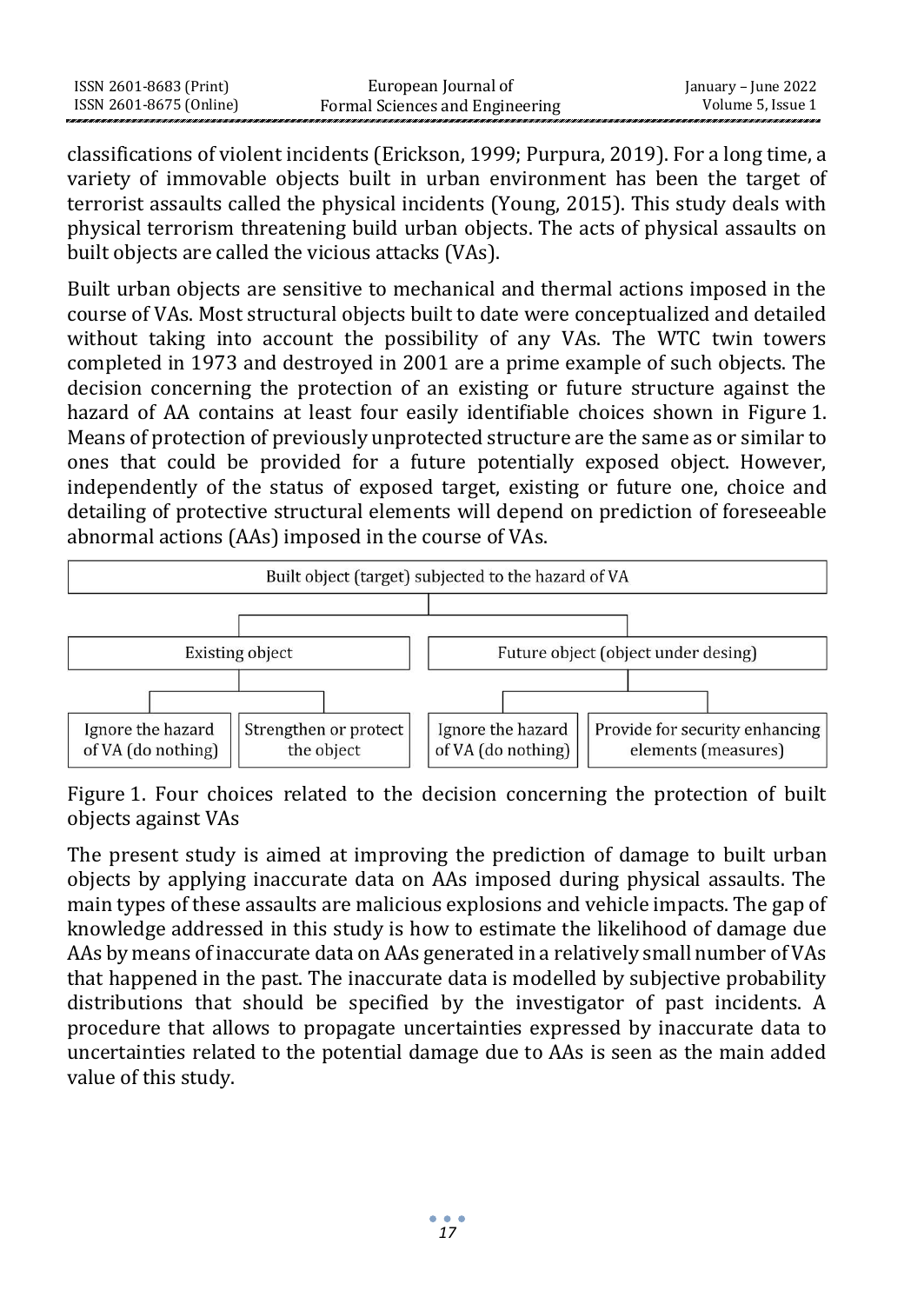## **2. A Brief Review of Basic Equations Used for Assessing the Fragility of Built Objects Endangered by Vicious Attacks**

From the standpoint of mathematical modelling, the damage to built urban objects ("targets" in what follows) caused by AAs imposed in the course VAs should be considered to be a random event. In what follows, this event will be denoted by the symbol  $\Delta$ . The event  $\Delta$  will be a consequence of a random event of AA imposition (event *A* ) and the latter event in its turn will be triggered out by a random event of VA (event *V* ). Thus we can write that the intersection probability of these three events is

 $\text{Prob}[ \triangle \cap A \cap V ] = \text{Prob}[ \triangle / A ] \text{Prob}[A/V] \text{Prob}[V]$  (1)

An estimation of the probability  $Prob[V]$  and circumstances of the event V are generally speaking a problem of security analysis (Osterburg & Ward, 2010). In other words it lies outside the traditional field of civil engineering and architecture. This probability depends on the type of the event V, history of occurrences of V, current political context. Thus the estimation of Prob[V] will not be considered here. The product Prob[ $\Delta$ /A] Prob[A] contains two factors. The first is related mainly to the structural engineering and the second should reflect knowledge on the physical phenomena occurring as the random event *A* (blast, impact by deformable body, temperature and thermal radiation resulting from an arsonist fire). In brief, the first probability Prob[ $\Delta$ /A] lies on the structural side and the second probability Prob[A] is related to predicting AAs.

Adding the additional factor  $Prob[V]$  to the product  $Prob[\Lambda/\Lambda]$  Prob[A] supplements the engineering core of the problem with information related to security of potential targets (buildings, protective structures, energy lines, technological equipment of services used in urban environment). As we are interested in the engineering part of the problem, we can simplify it by assuming that the type of VA (event *V* ) is known is advance and the event A will triggered of by an occurrence of V. Then we have that

 $Prob[\Delta \cap A] = Prob[\Delta / A] Prob[A]$  (2)

An assessment of fragility of the targets to a given AA presumes occurrence of the event *A* and exposure of a target to this event. In this context, the event *A* should be seen as a certain event with  $Prob[A] = 1$ . Then the problem reduces to an estimation of the conditional probability  $Prob[\Delta / A]$ . The above equation splits up the problem the fragility estimation into predicting vulnerability of a target to a given AA and assessing characteristics of this AA. These characteristics are usually expressed by a random vector  $X = (X_1, X_2, ..., X_m)$ , with a joint probability density function (pdf)  $\psi(\mathbf{x})$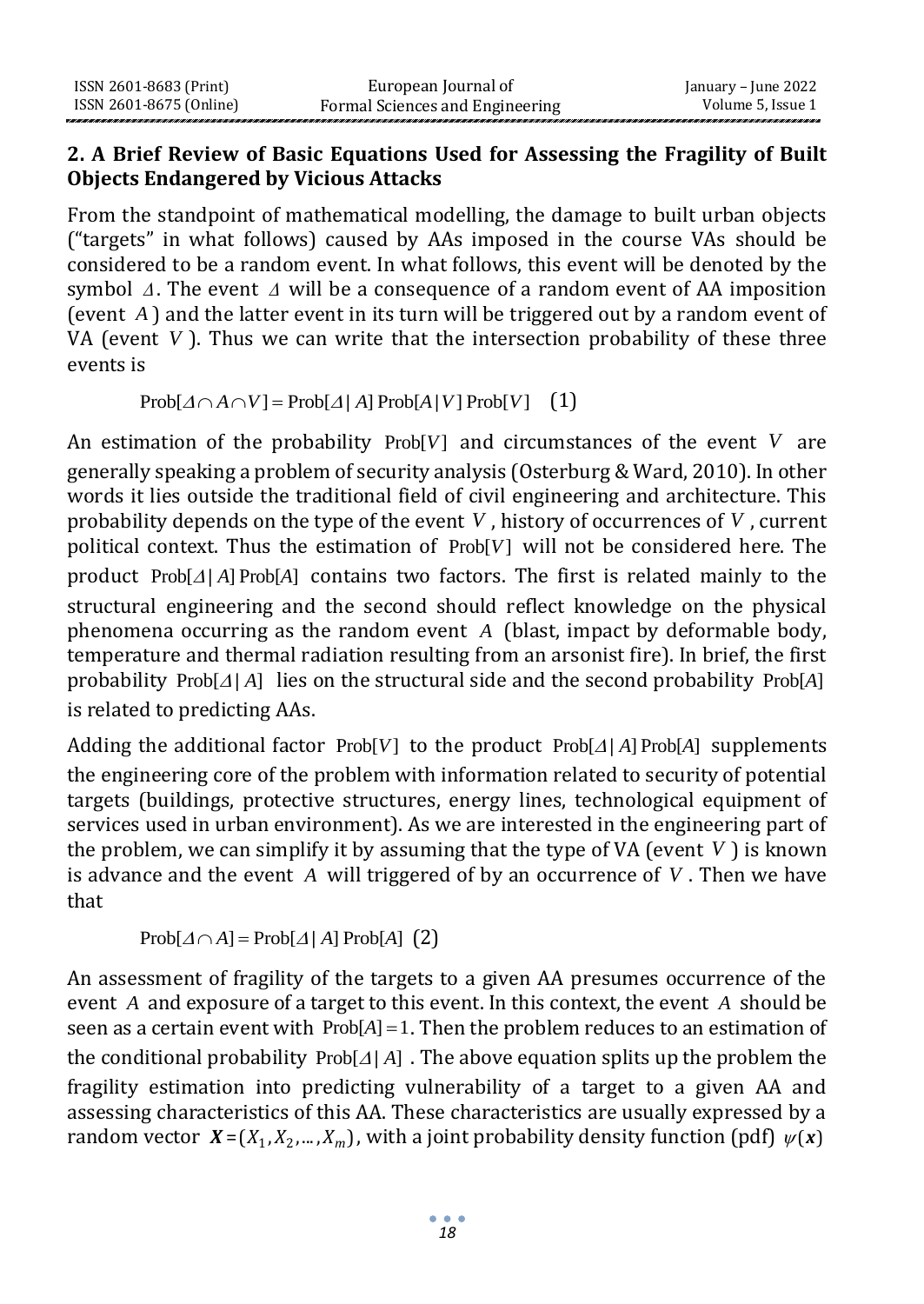(Adam et al., 2018; Netherton & Stewart, 2009). With the vector *X* , the probability  $Prob[\Delta / A]$  is expressed as

$$
Prob(\Delta | A) = \int_{\text{all } x} \Phi(x) \psi(x) dx = E[\Phi(X)] \tag{3}
$$

where  $\varPhi({\bm x})$  is the fragility function developed for the damage event  $\varDelta$  and E[ $\varPhi({\bm X})$ ] is the expected value of the random function  $\mathcal{P}(X)$ . Eq. (3) arises from the field of seismic risk assessment and is now used in such fields as extreme wind risk analysis and nuclear power plant safety (Sundararajan, 1995).

In general, the event  $\Delta$  present in Eqs. (1) to (3) can represent a very large number of damage states of target and AA in question. However, the estimation of the probability  $Prob[ $\Delta$ /A]$  will be an affordable task if only a limited number of typical damage states, *d n* , will be considered. Let these discrete damage states (random damage events) denote by  $\Delta_d$  ( $d = 1, 2, ..., n_d$ ). An example of the events  $\Delta_d$  that can be caused by a vehicular impact on a building is given in Figure 2a.



Local damage to column, no displacement of slabs

Intermediate damage, no collapse of the system

Collapse of the system (non-reparable damage)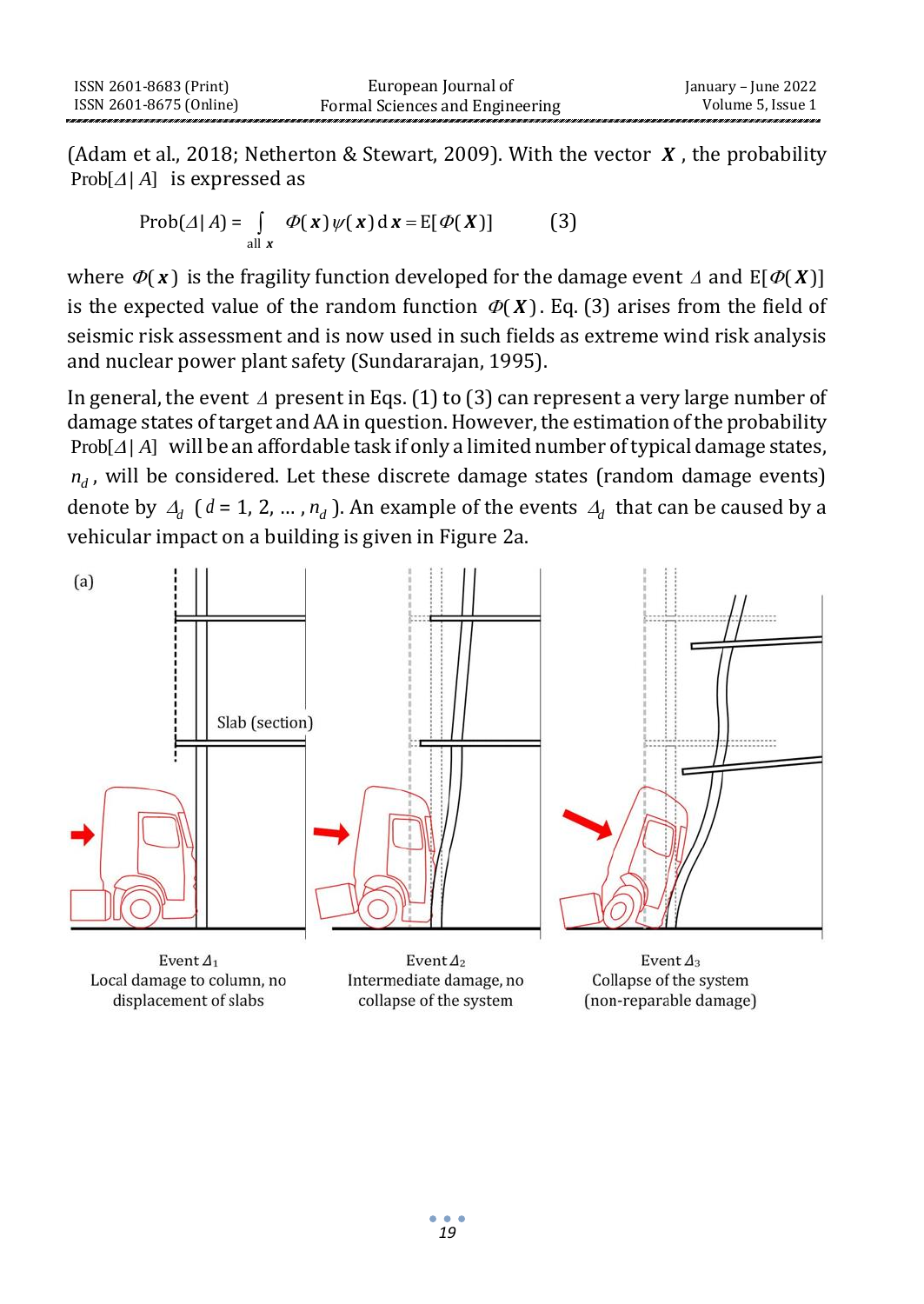

Figure 2. Illustration of the damage events  $A_d$  ( $d = 1, 2, 3$ ) obtained by discretizing the continuous process of damage due to a vehicular impact (case (a)) and five characteristics  $X_j$  ( $j = 1, 2, 5$ ) that describe AA caused by this impact (case (b))

The number of AA characteristics, *m* , is different for various situations of exposure of the target to AA. The number m will be equal to 1 in case of a simple reflection of a shock wave by dynamically insensitive structure (Bulson, 1997). The variable  $X_1$  will represent the peak pressure in this case. If the target is a dynamically responding structure, information on blast loading will be represented by two characteristics: peak pressure  $X_1$  and impulse (positive duration)  $X_2$ . That is, m will be equal to 2. In more complex loading situations, the number *m* can be fairly high. An example of such situation is a vehicular impact on a ground floor column schematized in Figure 2b. One can easily identify at least five components of *X* that can influence the interaction between impacting vehicle and structural system incorporating this column. The five characteristics of AA are illustrated in Figure 2b.

The interaction between AA and target can be highly complex. For instance, the spread of a shock wave in constrained environment may result in numerous reflections of the wave and complex process of loading. In addition, uncertainty related to AA as well as time-dependence of AA and response of the target to AA requires that this interaction should be viewed a short lasting random process. In this respect, the representation of AA by the random vector *X* is a simplification used in many applications related to VAs without explicit justification. For the present, one can say that modeling AAs as short-lasting random processes is too complex to be attractive in practical sense.

For brevity and, as we hope, without loss generality, further consideration will be based on the assumption that AA under study can be characterized by a single random variable X with values  $x$ , that is,  $m = 1$ . In this case, Eq. (3) reduces to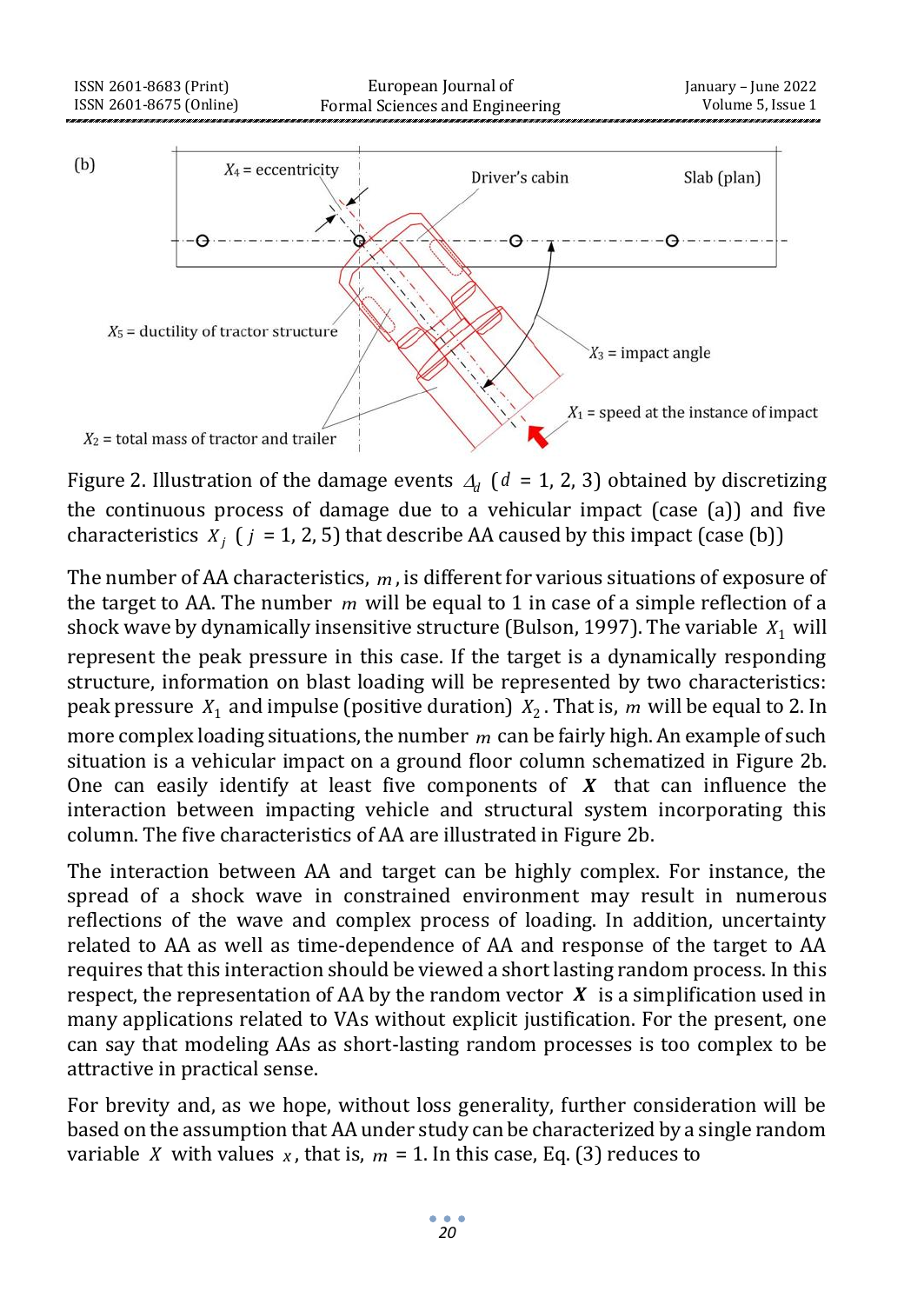$$
\operatorname{Prob}(\mathcal{A}_d \mid A) = \int_{\text{all } x} \Phi_d(x) \psi(x) \, dx = E[\Phi_d(X)] \tag{4}
$$

where  $\varPhi_d(x)$  is the fragility function developed for the discrete damage event  $\varDelta_d$  . This simplification allows to visualize the convolution of the functions  $\phi_d(x)$  and  $\psi(x)$ that produces the probability  $Prob(\Lambda_d | A)$  (Figure 3a). Strictly speaking, the term "convolution" should be used only for a mathematical operation of two functions that produces a third function. This definition applies to the expression given by Eq. (4). However, this study uses this term in the broader sense to denote also a combination of the fragility function  $\Phi_d(x)$  and information on values of AA that is not necessarily expressed by a single mathematical function.





Sample of accurate values,  $x'$ , suitable for Bayesian updating

(b) information on AA is expressed by a small-size set of extracted from investigations of previous VAs

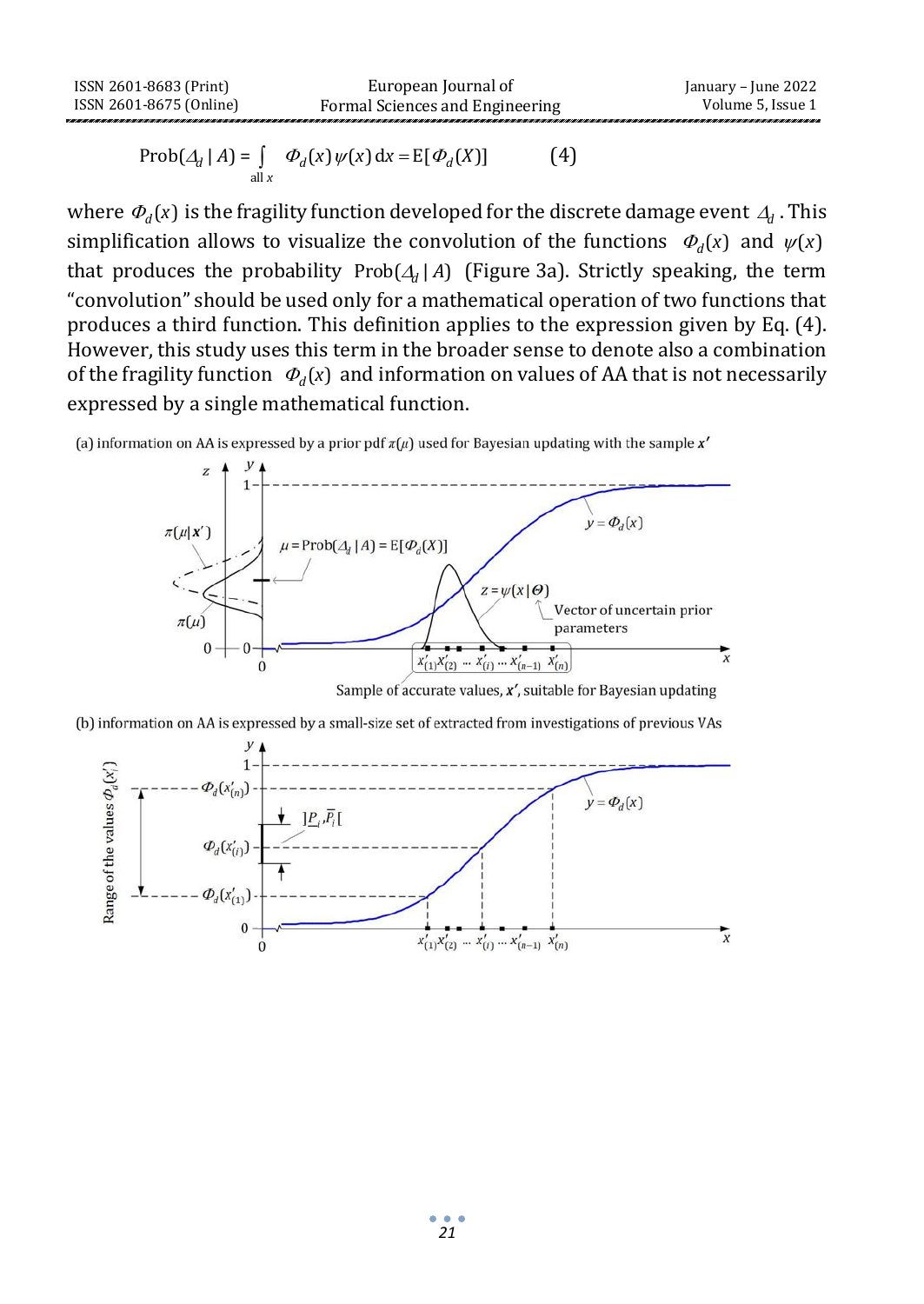

Figure 3. Illustration of the convolutions of the fragility function  $\Phi_d(x)$  with three types of information on AA

## **3. Proposed Methodology for Prediction of Violent Actions With Limited and Inaccurate Information on their Occurrences**

The present study considers the possibility to predict AA and the damage related to it by means of a small set of AA values extracted from investigations of previous VAs. The size of this set will be denoted by  $n$  and this number will be considered to be small in the sense of classical (Fisherian) statistics. Information that can be extracted from previous n incidents with AA under study can have three forms:

1. A set of values of the AA characteristic *X* expressed by  $x' = \{x'_1, x'_2, ..., x'_n\}$ . The ordered form of this set will be denoted by  $\{x'_{(1)}, x'_{(2)}, ..., x'_{(n)}\}$ . The ordered set is illustrated in Figure 3ab. Elements of this set, *i <sup>x</sup>* , are fixed values, that is, there are no uncertainties in this data. In other words, values of *X* that took place in previous incidents are known accurately.

2. A set of probability distributions with the pdfs  $\psi_i(x)$  (Figure 3c). The density  $\psi_i(x)$ expresses uncertainty in applicability of an AA value related to the incident *i* . The value x<sub>i</sub> is not known accurately. Thus the information related to previous incidents is expressed by the set  $\{X'_1, X'_2, ..., X'_n\}$  and the corresponding set of pdfs  $\psi = {\psi_1(x), \psi_2(x), ..., \psi_n(x)}$ . As VAs of given type are usually not related to each other, components of this set,  $X_i'$ , can be independent random variables. The expectation of  $X_i'$  is denoted by  $\mu_{X_i'}$  and shown in Figure 3c. In the field of the quantitative risk analysis (QRA), the data expressed by the probability distributions  $\psi_i(x)$  is called the imprecise data (Kelly & Smith, 2009, 2011).

3. Mixture of the accurate values  $x_i'$  and inaccurate data modelled by the pdfs  $\psi_i(x)$ .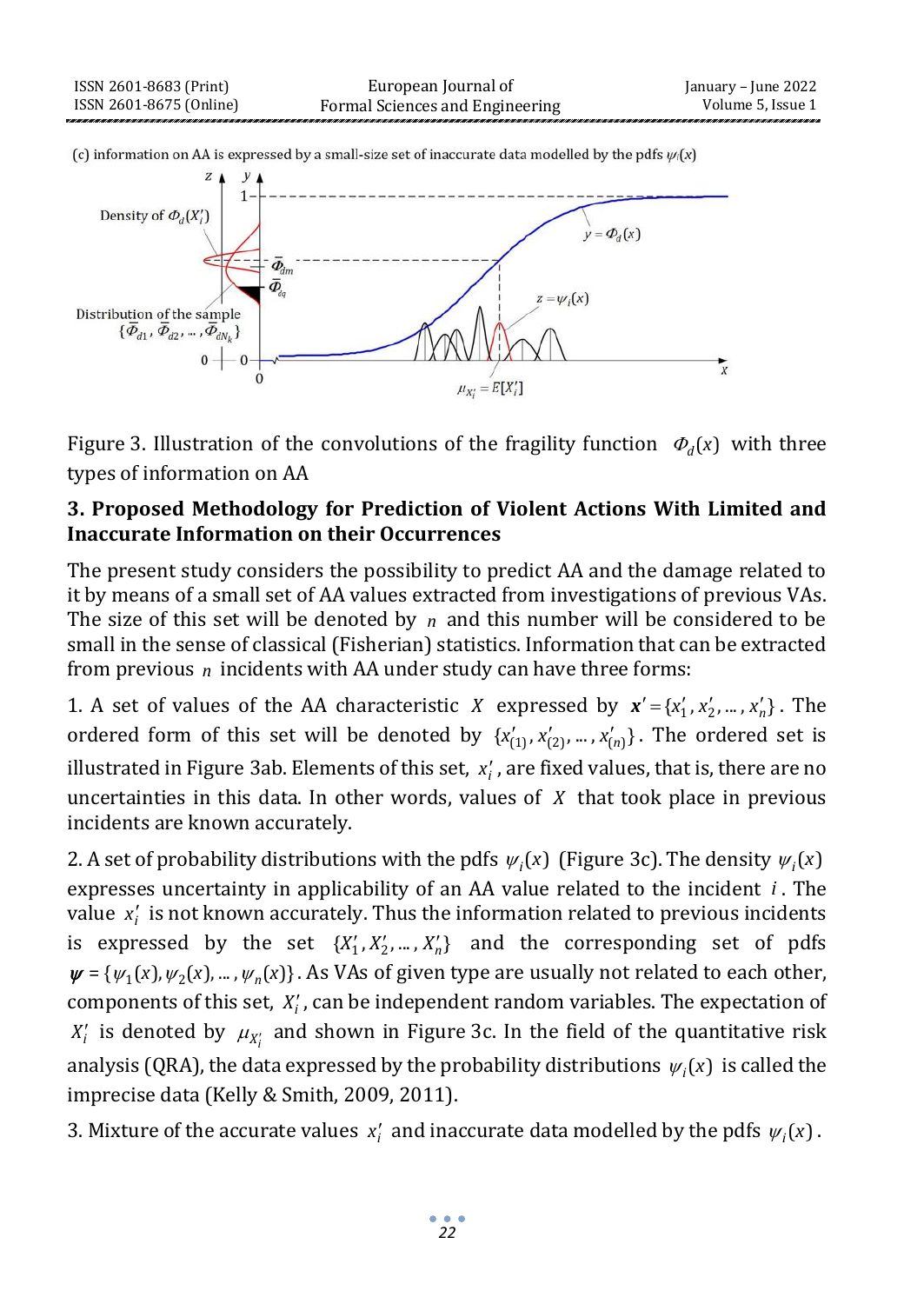| ISSN 2601-8683 (Print)  | European Journal of             | January – June 2022 |
|-------------------------|---------------------------------|---------------------|
| ISSN 2601-8675 (Online) | Formal Sciences and Engineering | Volume 5. Issue 1   |

Information expressed by the set x' can have different nature and can be used for the estimation of the damage probability  $Prob(\Lambda_d | A)$  in several ways. In the ideal case,

the set x' can be viewed as a representative statistical sample of an imaginary population of the past and future incidents in which the AA in question is generated. Then the damage probability can be estimated by two-sided or one-sided confidence intervals  $]\bar{P}_i$ ,  $\underline{P}_i$  or  $]$ 0,  $\bar{P}_i$  computed by means of a statistical (bootstrap) resampling of the values  $\Phi(x'_1), \Phi(x'_2), \dots, \Phi(x'_n)$  (Vaidogas, 2005). Both  $] \overline{P}_i, P_{i}$  and  $\Phi(x'_{(i)})$  are illustrated in Figure 3b. Furthermore, the set  $x'$  as a representative sample can be applied to Bayesian updating of the prior distribution specified to express epistemic uncertainty in the probability Prob $(A_d | A)$  (Vaidogas & Juocevicius, 2009). In this case, the probability Prob( $\Delta_d$  | A) is interpreted as a population mean  $\mu = \Phi_d(X)$ , the prior distribution  $\pi(\mu)$  is specified subjectively and the posterior distribution  $\pi(\mu|\mathbf{x}')$  is estimated by a procedure of statistical resampling (Figure 3a).

The above approaches to the estimation of the damage probability  $\text{Prob}(A_d | A)$  with the data set x' presume representativeness of x'. In case of VAs, a formal proof of this data property is a problem that has not been addressed to date, to the best of out knowledge. We think that the accurate values *i <sup>x</sup>* can be obtained and a certain degree of representativeness achieved in an experimental investigation of AAs. However, this issue is beyond the scope of the present study.

Information on an AA of the type in question is inevitably accumulated with time. This process is highly sporadic due to an intermittent nature VAs. In addition, VAs are rare events even on the global scale, especially if a particular kind of AA is considered. The quality of knowledge on AAs is also influenced by varying sophistication of investigations into previous incidents. Not every investigation of physical incident results in an assessment of AA characteristics that can be expressed by the values x (or *x* in the one-dimensional case). Unfortunately, some guides for an investigation VAs and non-intentional incidents similar to VAs are official, nontechnical documents that do not explicitly require a backward estimation of an AA that caused damage at the scene of VA (DOJ, 2000; HSE, 2022). These documents regulate mainly the forensic investigation of incidents. On the other hand, forensic evidence can be useful for the backward engineering analysis (Sudoyo et al., 2008).

A general theoretical framework for determining values of AAs generated in past incidents is the methodology of inverse problems (Gallet et al., 2022; Spranghers et al., 2014; Yu et al., 2021; Zhou et al., 2021). However, values of  $x_i$  can be retrieved also by means of engineering methods rather than a rigorous scientific inverse analysis. For instance, peak pressure and impulse of a distant explosion can be estimated by looking at damage caused not only to the main target on the incident scene but also to such neighboring objects as lighting poles or façade glazing (Bulson, 1997). A comprehensive analysis of engineering (not forensic) methods developed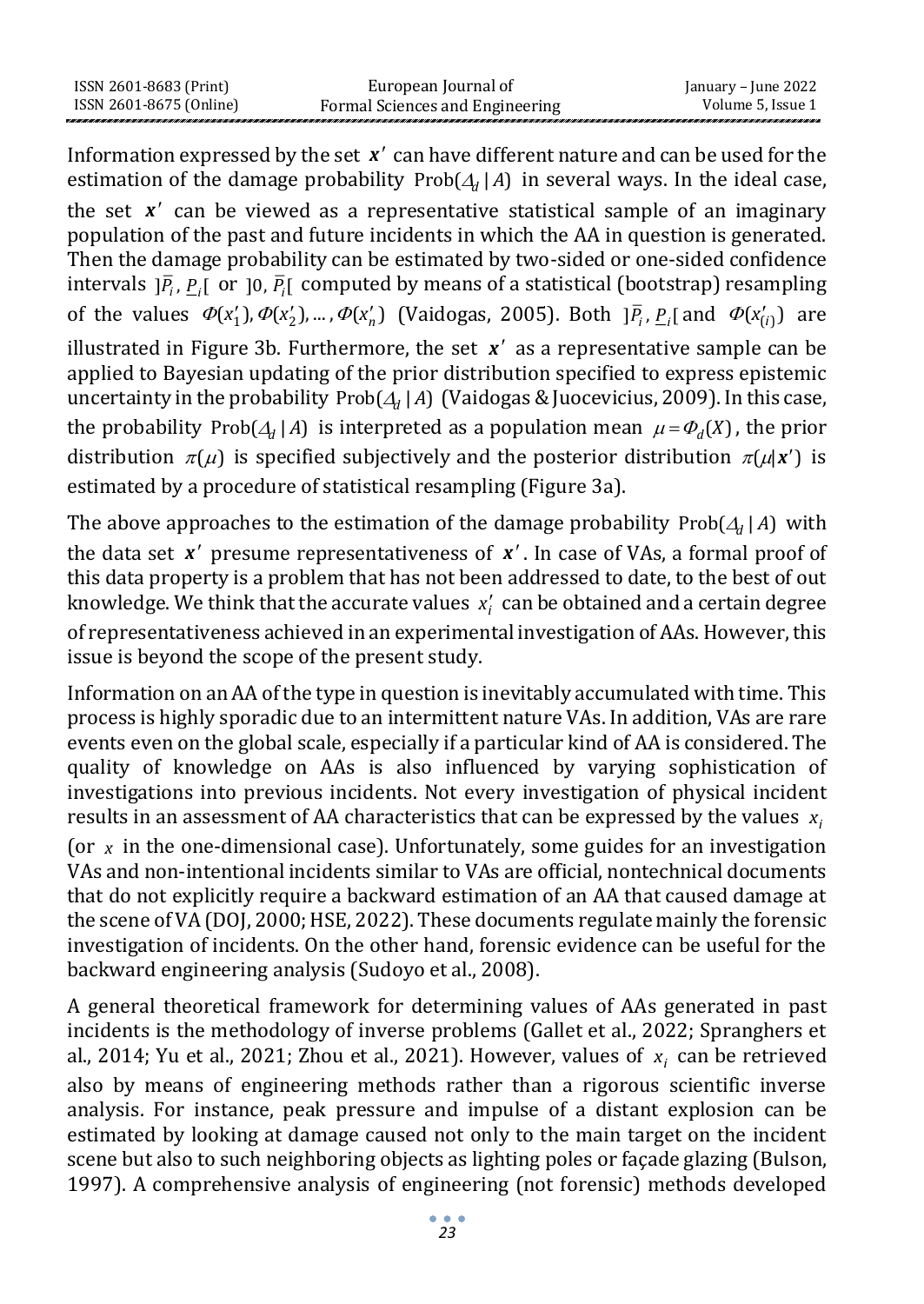| ISSN 2601-8683 (Print)  | European Journal of             | January – June 2022 |
|-------------------------|---------------------------------|---------------------|
| ISSN 2601-8675 (Online) | Formal Sciences and Engineering | Volume 5, Issue 1   |

for retrieving values of AAs during investigations of incident scenes does not seem to be available. However, it can be said with confidence that estimates of AA characteristics retrieved during post-mortem investigations of VAs will hardly be accurate data expressed, for instance, by the fixed values  $x_i$ . Inevitable uncertainties in values of AAs will require to express these estimates as uncertain data and to use subjective probability distributions for modelling this uncertainty. Examples of modelling inaccurate data in QRA applications are provided by Siu and Kelly (1998) and Kelly and Smith (2009). In the format of the present study, results of investigation of *n* previous incidents are expressed by the set  $\psi = {\psi_1(x), \psi_2(x), ..., \psi_n(x)}$ . Elements of this set,  $\psi_i(x)$ , quantify subjective uncertainty that is modeled by the random variables  $X_i'$ . A simple scheme for constructing the probability distribution of  $X_i'$  is shown in Figure 4. This scheme is based on the assumption that an investigation of the incident *i* will allow to obtain an approximate estimate (fixed likely value) of AA characteristic in question,  $x'_{iL}$ . Uncertainty in this value can be expressed by a subjective random variable  $\zeta_i$  that will model the investigator's (analyst's) believe in the actual, albeit unknown value of the characteristic. The distribution of the imprecise value  $X_i'$  can be obtained by means of multiplicative scheme  $X_i' = x_{i\omega}' \xi_i$  or additive scheme  $X'_i = x'_{i\cdot i} + \xi_i$  depending on the investigator's preference. The type of the probability distribution of  $\xi$  will determine the distribution of  $X'_i$  and the pdf  $\psi_i(x)$ .



Figure 4. A scheme for specifying the subjective probability distributions of the inaccurate data  $X_i'$  on the basis of incident investigation results

The statistical quality the information expressed by the set  $\psi = {\psi_1(x), \psi_2(x), ..., \psi_n(x)}$ and its suitability for a rigorous estimation of the population mean  $E[\Phi_d(X)]$  (damage probability Prob $(A_d | A)$  ) is difficult to assess. The set  $\psi$  simply expresses information on the previous *n* incidents and this information can be a combination of objective and subjective knowledge on the AA under investigation. Processing uncertainties expressed by components of the set  $\{X'_1, X'_2, ..., X'_n\}$  through the fragility function  $\Phi_d(X)$  will yield another set of random variables with the elements  $\Phi_d(X_i)$ (Figure 3c). The variables  $\Phi_d(X'_i)$  can be used to compute a measure of the likelihood of the damage  $\Delta_d$ , say,  $L(\Delta_d | A)$ . The term likelihood is used as a synonym of chance or possibility and not in the rigorous sense of the Bayesian updating. The likelihood  $L(A_d | A)$  will not necessarily coincide with the population mean  $E[\Phi_d(X)]$ . However,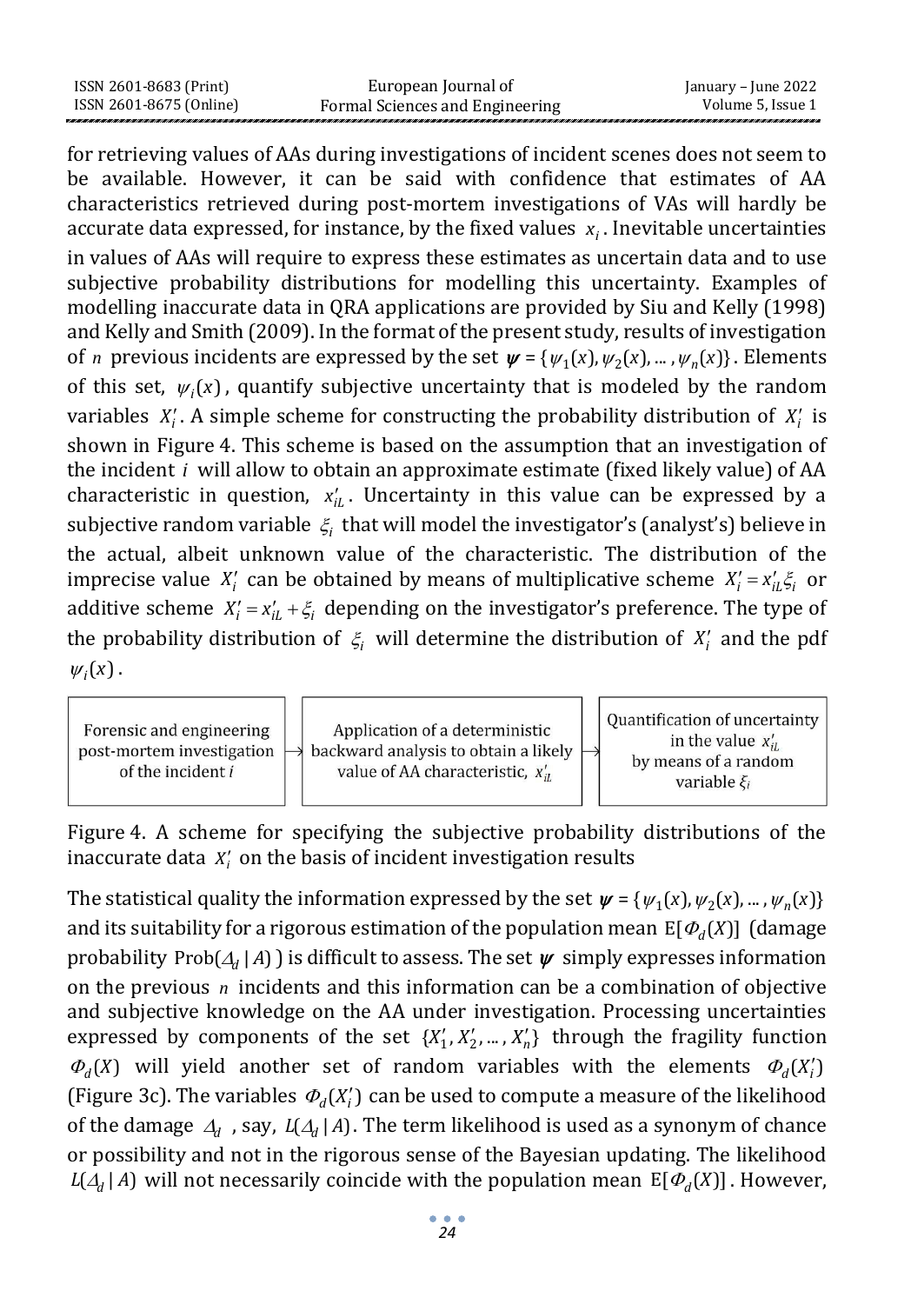this value can be used for making decisions concerning the vulnerability of targets under analysis to VAs. The value of the likelihood  $L(\Delta_d | A)$  can be computed by means of the following algorithm of the stochastic simulation:

1. Generated the value  $\{x'_{1k}, x'_{2k}, ..., x'_{nk}\}$  of  $\{X'_1, X'_2, ..., X'_n\}$  from the probability distributions expressed by  $\{\psi_1(x), \psi_2(x), ..., \psi_n(x)\}.$ 

2. Compute the set of values of the fragility function,  $\{\Phi_d(x'_{1k}), \Phi_d(x'_{2k}), ..., \Phi_d(x'_{nk})\}$ .

3. Compute the average 
$$
\bar{\Phi}_{dk} = n^{-1} \sum_{i=1}^{n} \Phi_d(x'_{ik})
$$
.

4. Store the average  $\, \bar{\varPhi}_{d k}^{}$  .

A repetition of the above procedure  $N_k$  times will yield a simulated sample of averages of fragility function values,  $\bar{\varPhi}_d$  ={ $\bar{\varPhi}_{d1}$ ,  $\bar{\varPhi}_{d2}$ ,…,  $\bar{\varPhi}_{dN_k}$ }. A hypothetical distribution of this sample is shown in Figure 3c. The value of the likelihood  $\, L\left(\mathcal{A}_d\mid A\right)$ suitable for decision making can be either the mean value  $\bar{\varPhi}_{\!d\,m}$  of the set  $\bar{\varPhi}_{\!d}$  or a conservative q-quantile  $\bar{\phi}_{dq}$  (with  $q$  = 0.1, say) of  $\bar{\phi}_{d}$ . Both the mean value of  $\bar{\phi}_{d}$ denoted by  $\bar{\varPhi}_{\!_{dm}}$  and the quantile are illustrated in Figure 3c. The values  $\bar{\varPhi}_{\!_{dm}}$  and  $\bar{\varPhi}_{\!_{dq}}$ are nothing more than a result of uncertainty propagation. The uncertainty expressed by the variables  $\{X'_1,X'_2,...,X'_n\}$  is propagated to the likelihood measures  $\bar{\mathbf{\Phi}}_{\!d m}$  and  $\bar{\mathbf{\Phi}}_{\!d q}$ 

. They must be compared to some tolerable values. This will require to answer the well-known question "how safe is safe enough". It will be the task posed on urban community, what level of hazard posed by VAs can be tolerated.

# **4. Discussion**

In line with the probabilistic procedure presented in this study, the assessment of fragility of built objects to AAs can be decomposed into two simpler sub-problems. The first sub-problem is a development of a fragility function for a damage event in question. The second sub-problem consists in collection and processing of information on the AA that can cause this damage and were encountered in past incidents. A solution of these two sub-problems for the case of VAs can be far from trivial.

A development of fragility functions is a problem of the structural reliability analysis (SRA). In a prevailing number of SRA applications, fragility functions have only one argument (earthquake loading, say) or two arguments (e.g., combined snow and earthquake loading) (Sundararajan, 1995; Lee & Rosowsky, 2006). However, an AA imposed on a built object can be characterized by three of more arguments (demand variables). An illustration of this case is the vehicle-ramming attack schematized in Figure 2b. A development of fragility functions having explicite form and more than two arguments can be an intricate task. To date, the only fragility function developed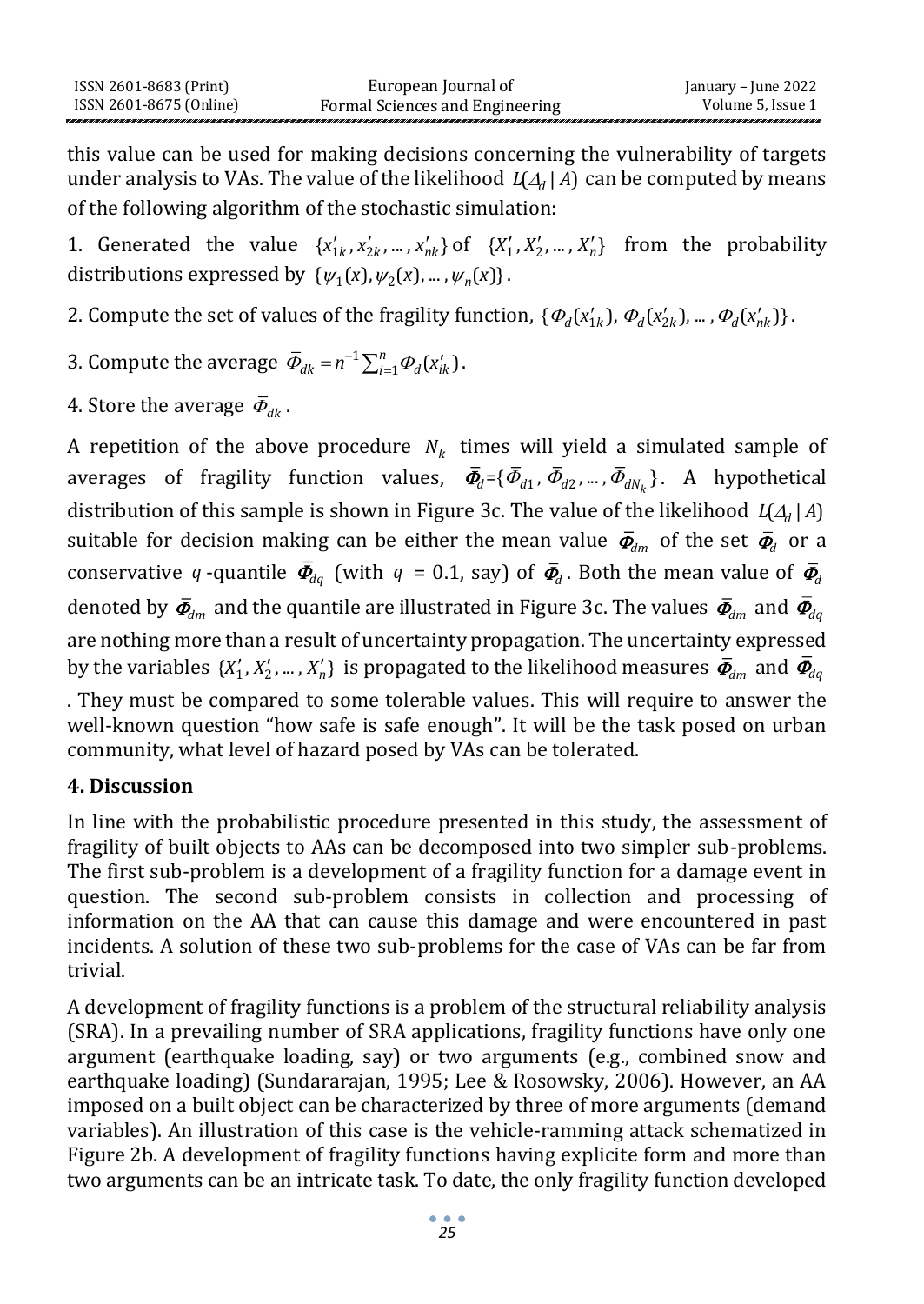for VAs seems to be a single-argument function of façade glass strength calculated for impulse of terrorists' explosions with a triangular time-pressure history (Stewart & Netherton, 2008).

The collection of the set of imprecise data on an AA under analysis can be another intricate task. It will require to group incidents with similar AAs and to extract information on characteristics of these AAs from incident investigation reports. This task cannot be solved by security specialists alone. Expertise in physical processes of AAs and special skills in modelling uncertainties related to possible values of these actions will be necessary. At the present time, methods for extracting information in the form of the aforementioned inaccurate data are still to be developed or improved in some special cases.

# **5. Conclusions**

In this study, a procedure has been proposed for estimating the fragility of built urban objects to vicious physical attacks. The fragility is expressed as likelihood of the damage that can be caused by abnormal actions imposed in the course of such attacks. The procedure consists in propagating uncertainties related to abnormal actions generated in past incidents and expressing results of this propagation in terms of the damage likelihood. The propagation can be carried out by means of stochastic simulation and mathematical model of an endangered object known as the fragility function.

The main finding is that the damage likelihood can be assessed by generating values of inaccurate data and transforming these values into corresponding values of the fragility function. The measure of the likelihood can be average or conservative quantile of the transformed fragility function values. The inaccurate data can be retrieved from investigations of incidents that generated the abnormal action under analysis. The amount of this data will inevitably be limited because the number of incidents that generated a specific abnormal action is small event on the global scale. Inaccurate data should be considered as a prevailing type of information on abnormal actions, because a retrieval of precise, accurate data on such actions is hardly possible in case of an investigation of incidents that happened in the past. Estimates of the damage likelihood can be used for making decisions concerning protection of urban objects against vicious attacks.

An application of the proposed fragility estimation procedure will require further studies into development of multivariate fragility functions for characteristics of abnormal actions. Further work will be required for improving and refining extraction of processing of data on occurrences of abnormal actions in the past incidents.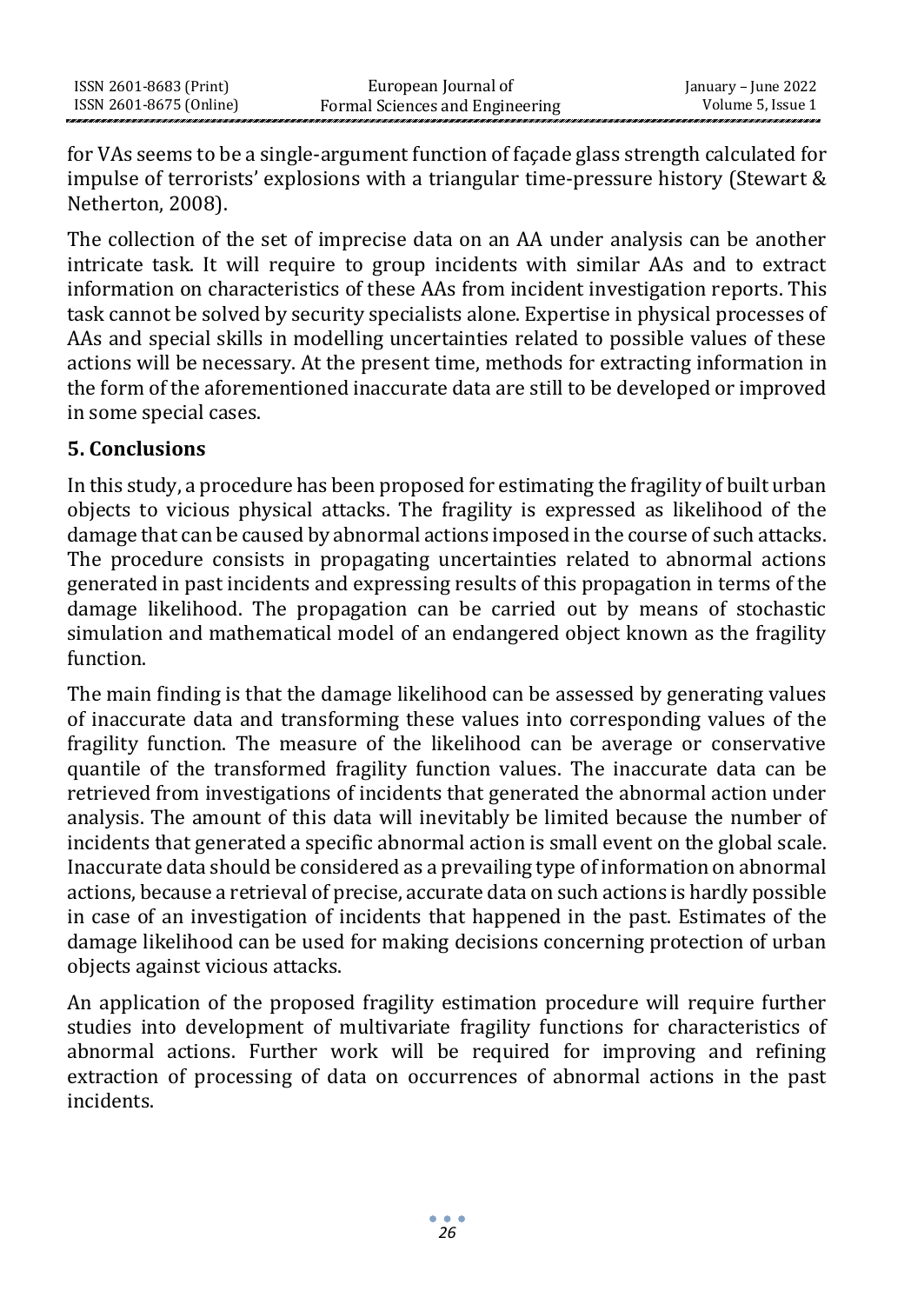### **References**

- [1] Adam, J. M., Parisi, F., Sagaseta, J., & Lu, X. (2018). Research and practice on progressive collapse and robustness of building structures in the 21st century*. Engineering Structures, 173,* 122–149*.* [https://10.1016/j.engstruct.2018.06.08](https://10.0.3.248/j.engstruct.2018.06.08)
- [2] Bulson, P. S. (1997). *Explosive loading of engineering structures*. E&FN Spon. <https://doi.org/10.4324/9780203473863>
- [3] DOJ (2000). *A guide for explosion and bombing scene investigation. Research report*. US Department of Justice.
- [4] Erickson, P. A. (1999). Terrorism. In P. A. Erickson (Ed.), *Emergency response planning* (pp. 331–350). Elsevier. [https://doi:10.1016/b978-012241540-](https://doi:10.1016/b978-012241540-1/50014-4) [1/50014-4](https://doi:10.1016/b978-012241540-1/50014-4)
- [5] Fregonese, S., & Laketa, S. (2022). Urban atmospheres of terror. *Political Geography, 96*, 102569.<https://doi.org/10.1016/j.polgeo.2021.102569>
- [6] Gallet. A., Rigby, S., Tallman, T. N., Kong, X., Hajirasouliha, I., Liew, A., Liu, D., Chen, L., Hauptmann, A., Smyl, D. (2022). Structural engineering from an inverse problems perspective. *Proceedings of the Royal Society A, 478*, 20210526[. https://doi.org/10.1098/rspa.2021.0526](https://doi.org/10.1098/rspa.2021.0526)
- [7] HSE (2022, February 23). *Investigating major explosions and fires caused by explosives*. Health and Safety Executive.
- [8] [https://www.hse.gov.uk/foi/internalops/hid\\_circs/enforcement/spcenf188](https://www.hse.gov.uk/foi/internalops/hid_circs/enforcement/spcenf188.htm) [.htm](https://www.hse.gov.uk/foi/internalops/hid_circs/enforcement/spcenf188.htm)
- [9] Kelly, D. L., & Smith, C. L. (2009). Bayesian inference in probabilistic risk assessment –The current state of the art*. Reliability Engineering & System Safety, 94*(2), 628–643[. https://doi:10.1016/j.ress.2008.07.002](https://doi:10.1016/j.ress.2008.07.002)
- [10] Kelly, D., & Smith, C. (2011). Bayesian inference for probabilistic risk assessment. A practioner's guidebook. Springer series in reliability engineering[. https://doi:10.1007/978-1-84996-187-5](https://doi:10.1007/978-1-84996-187-5)
- [11] Lee, K. H., & Rosowsky, D. V. (2006). Fragility analysis of woodframe buildings considering combined snow and earthquake loading*. Structural Safety, 28*(3), 289–303. <https://doi:10.1016/j.strusafe.2005.08>
- [12] Netherton, M. D., & Stewart, M. G. (2009). The effects of explosive blast load variability on safety hazard and damage risks for monolithic window glazing. International Journal of Impact Engineering, 36(12), 1346–1354. <https://doi:10.1016/j.ijimpeng.2009.02.009>
- [13] Osterburg, J. W., & Ward, R. H. (2010). Terrorism and urban disorder. In J. W. Osterburg & R. H. Ward (Eds.), Criminal Investigation. A method for reconstructing the past (6th ed.) (pp. 515–545), Anderson Publishing. <https://doi.org/10.1016/B978-1-4224-6328-4.50034-7>
- [14] Purpura, P. P. (2019). Terrorism and homeland security*.* In P. P. Purpura (Ed.), *Security and loss prevention. An introduction* (7th ed.), (pp.459–511). Butterworth-Heinemann*.* <https://doi:10.1016/b978-0-12-811795-8.000>